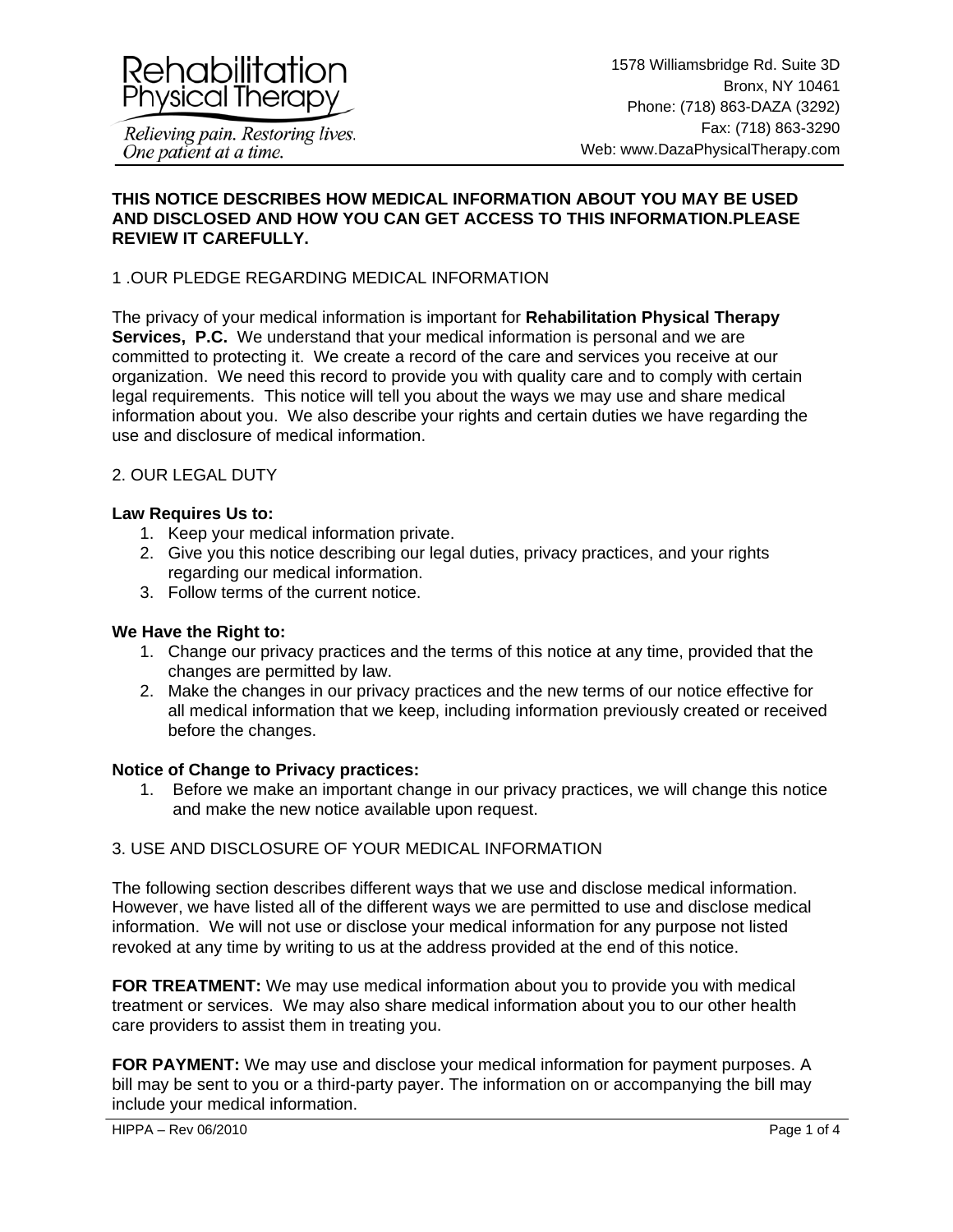

**FOR HEALTH CARE OPERATIONS:** We may use and disclose our medical information for our health care operations. This might include measuring and improving quality, evaluating the performance of employees, conducting training programs, and getting the accreditation, certificates, licenses and credentials we need to serve you.

**ADDITIONAL USES AND DISCLOSURES:** In addition to using and disclosing your medical information for treatment, payment, and health care operations, we may use and disclose medical information for the following purposes:

**Notification:** We may use and disclose medical information to notify or help notify: a family member, your personal representative or another person responsible for your care. We will share information about your location, general condition, or death. If you are present, we will get your permission if possible before we share or give you the opportunity to refuse permission. In case of emergency, and if you are not able to give or refuse permission, we will share only the health information that is directly necessary for your health care, according to our professional judgment. We will also use our professional judgment to make decisions in your best interest about allowing someone to pick up medicine, medical supplies, x-ray or medical information for you.

*Funeral Director, coroner, Medical Examiner*: To help them carry out their duties, we may share medical information of a person who has died with a coroner, medical examiner, funeral director, or an organ procurement organization.

*Specialized Government Functions:* Subject to certain requirements, we may disclose or use health information for military personnel and veterans, for national security and intelligence activities, for protective services for the President and others, for medical suitability determinations for the Department of State, for correctional institutions and other law enforcement custodial situations, and for government programs providing public benefits.

*Court Orders and Judicial and Administrative Proceedings:* may disclose medical information in response to a court or administrative order, subpoena, discovery request, or other lawful process, under certain circumstance. Under limited circumstances, such court order, warrant, or grand jury subpoena, we may share your medical information with law enforcement officials. We may share limited information a law enforcement official concerning the medical information of a suspect, material witness, crime victim or missing person. We may share the medical information of an inmate or other person in lawful custody with a law enforcement official or correctional institution under certain circumstance, such as a court order, warrant, or grand jury subpoena, we may share your medical information with law enforcement officials. We may share limited information with a law enforcement official concerning the medical information of a suspect, fugitive, material witness, crime victim or missing person. We may share the medical information of an inmate or other person in lawful custody with a saw enforcement official or correctional institution under certain circumstances.

*Public Health Activities:* As required by law, we may disclose your medical information to public health or legal authorities charged with preventing or controlling disease, injury or disability, including child abuse or neglect. We may also disclose your medical information to persons subject to jurisdiction of the Food and Drug Administration for purposes of reporting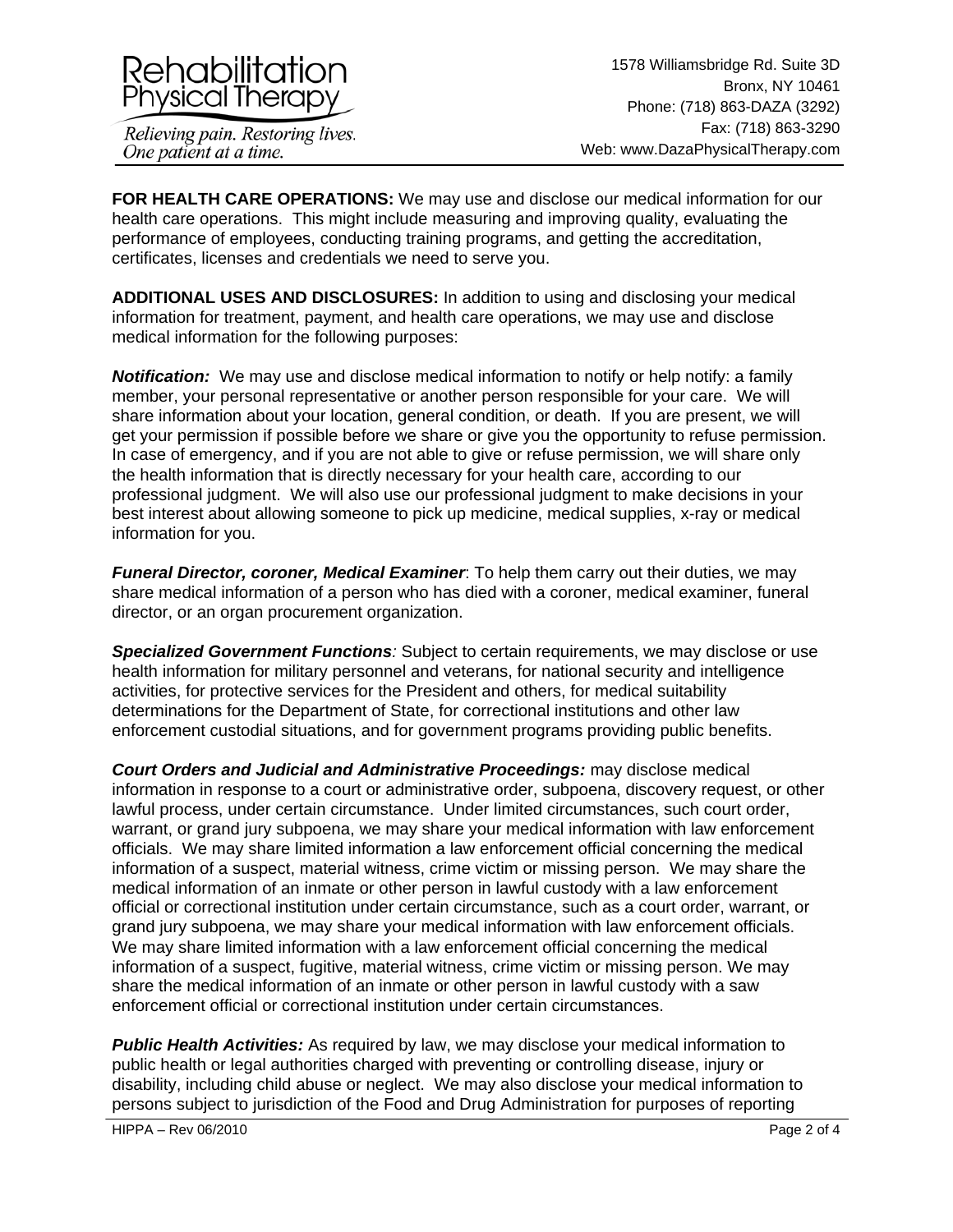

adverse events associated with product defects or problems, to enable product recalls, repairs or replacements, to track products, or to conduct activities required by the Food and Drug Administration. We may also, when we are authorized by law to do so notify a person who may have been exposed to a communicable disease or otherwise be at risk of contracting or spreading a disease or condition.

*Victims of Abuse, Neglect, or Domestic Violence:* We may use and disclose medical information to appropriate authorities if we reasonably believe that you are a possible victim of abuse, neglect, or domestic violence or the possible victim of other crimes. We may share your medical information if it is necessary to information when necessary to help law enforcement officials capture a person who has admitted to being part of a crime or has escaped from legal custody.

*Workers Compensation:* We may disclose health information when authorized or necessary to comply with laws relating to workers compensation or other similar programs.

*Health Oversight Activities:* We may disclose medical information to an agency providing health oversight for oversight activities authorized by law, including audits, civil, administrative, or criminal investigations or proceedings, inspections, licensure or disciplinary actions, or other authorized activities.

*Law Enforcement:* Under certain circumstances, we may disclose health Information to law enforcement officials. These circumstances include reporting required by certain laws (such as the reporting of certain types of wounds), pursuant to certain subpoenas or court orders, reporting limited information concerning identification and location at the request of a law enforcement official, reports regarding suspected victims of crimes at the request of a law enforcement official, reporting death, crimes on our premises, and crimes in emergencies.

*Appointment Reminders:* We may use and disclose medical information for purposes of sending you appointment postcards or otherwise reminding you of your appointments.

*Alternative and additional Medical Services:* We may use and disclose medical information to furnish you with information about health related benefits and services that may be of interest to you, and to describe or recommend treatment alternatives.

## 4. YOUR INDIVIDUAL RIGHTS

## **You Have a right to:**

1. Look at or get copies of certain parts of your medical information. You may request that **Rehabilitation Physical Therapy Services P. C**. provide copies in a format other than photocopies. We will use the format you request unless it is not practical for us to do so. You must make your request in writing. Our may get the form to request access by using the contact information listed at the end of this notice. If you request copies, we will charge you \$ for each page and postage if you want the copies mailed to you. Contact us using the information listed at the end of this notice for a full explanation of our fee structure.